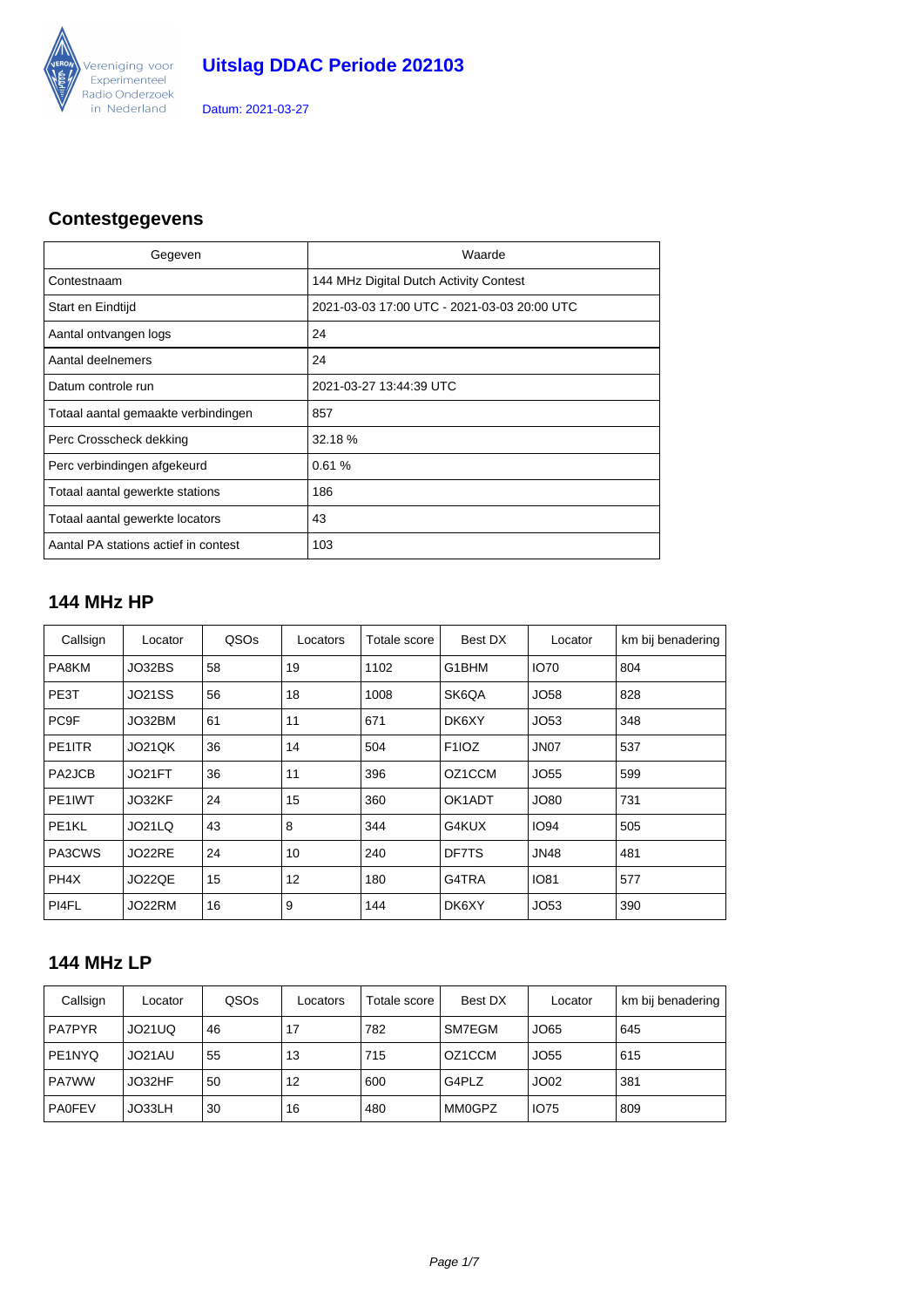

| <b>PA0RSM</b>                    | JO22QE | 41             | 10             | 410 | DL1BBO    | JO43      | 288       |
|----------------------------------|--------|----------------|----------------|-----|-----------|-----------|-----------|
| <b>PHOTV</b>                     | JO32CG | 31             | 13             | 403 | OZ1CCM    | JO55MQ    | 494       |
| PE1NFT                           | JO21PP | 42             | 8              | 336 | DK6XY     | JO53      | 441       |
| PA3EKM                           | JO33GE | 35             | 9              | 315 | G4PLZ     | JO02      | 377       |
| <b>PD0MWG</b>                    | JO22GB | 41             | $\overline{7}$ | 287 | PA1WLS    | JO33      | 234       |
| PE1GRL                           | JO21NX | 32             | 6              | 192 | PA1WLS    | JO33      | 215       |
| PA3CRX                           | JO22NG | 26             | 6              | 156 | DL3TW     | JO44      | 361       |
| PA <sub>2</sub> CV               | JO32BF | 24             | 5              | 120 | <b>\N</b> | <b>IN</b> | <b>IN</b> |
| PA1RAM                           | JO22MM | $\overline{7}$ | $\overline{2}$ | 14  | PE1NYQ    | JO21      | 112       |
| PD <sub>1</sub> O <sub>D</sub> E | JO22CB | 5              | $\overline{2}$ | 10  | PE1NYQ    | JO21      | 84        |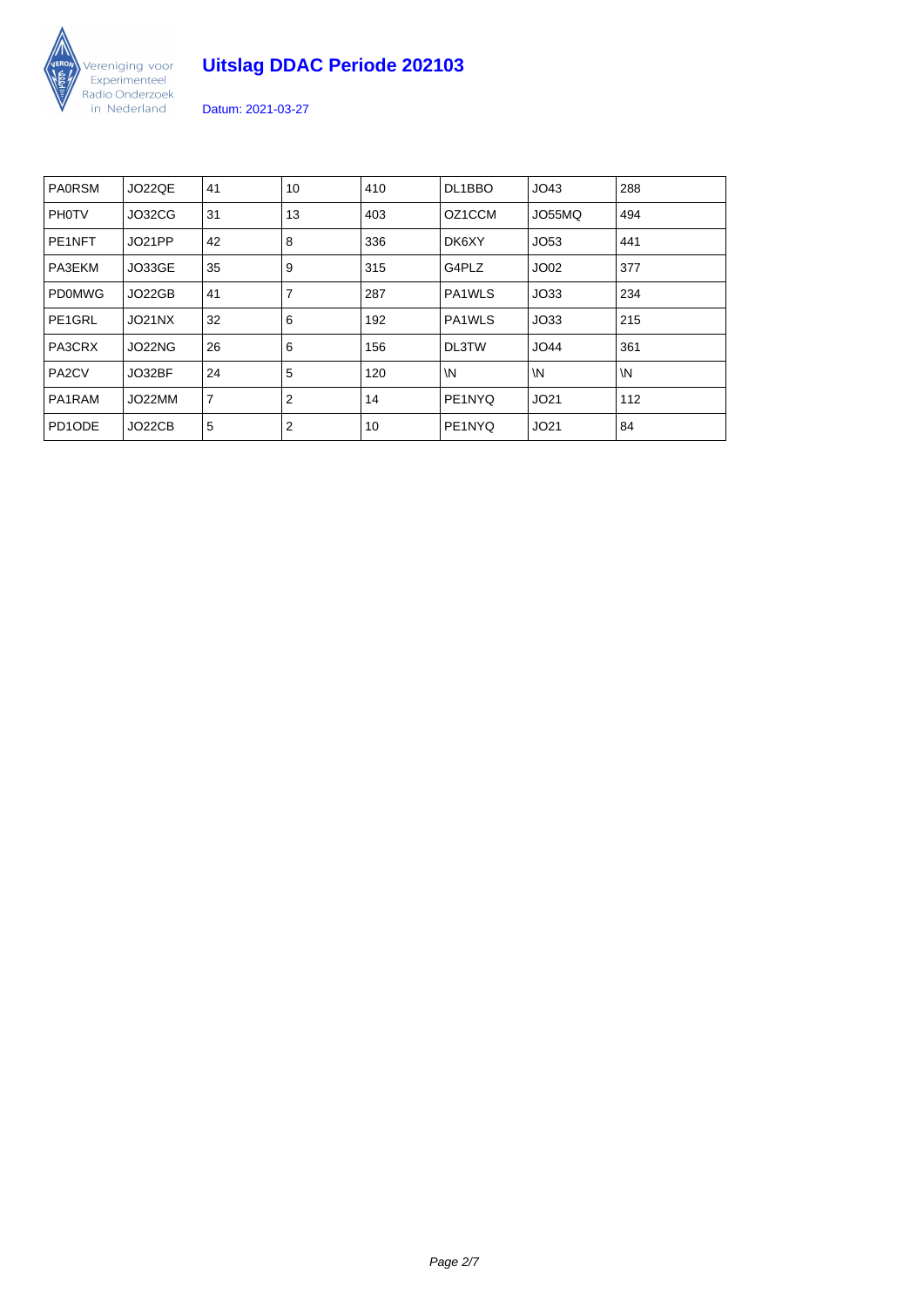



qsorate cumulatief<br>contest: 144 MHz Digital Dutch Activity Contest 2021 March

Band: 144 MHz. Alle gewerkte locator vakken op 2021-03-03/03

| 1059        | 1069        | 1079          | O89          | $-1099$          |                  | $JO09$ $JO19$ |             | <b>触</b> 1039    | 049                   | 3059         | 069         | 10791           | 089         |
|-------------|-------------|---------------|--------------|------------------|------------------|---------------|-------------|------------------|-----------------------|--------------|-------------|-----------------|-------------|
| <b>IO58</b> |             | 1278          |              | 1098             | 008              | 018           |             | JO28 1038        | 1048                  | O58          | 068         | O78             |             |
| <b>IO57</b> | ene,        |               |              | 1097             | 007              | JO17          | 027         | 037              | 047                   | $905\pi$     | 067         | 1077            | <b>1087</b> |
| 1056        |             | <b>BGS210</b> |              | 1096             | 006              | 016           | 026         | 036              |                       | JO46 2956    | 066         | 1076            |             |
| 1055        |             | <b>IO75</b>   | 10851        | 1095             | JO05             | JO15          | JO25        | 035              | ⁄√04 ह <mark>े</mark> | JO55         | <b>JO65</b> |                 | JO85        |
|             |             | 1064 3074     | $\sqrt{084}$ | <b>IO94</b>      | JO04             | JO14          | 024         | JO34             | JO44                  | <b>TOSA</b>  | 1084        | 074             | 1084        |
|             | 106         |               | 1083         |                  | 1093 003         | 013           | JO23        | 033              | 043                   | 053          |             | $ 063 $ $ 073 $ | 1083        |
| 1052        | 1062        | IO            | 1082         | <b>IO92</b>      | 002              | 012           | JO22        | 032              | 042                   | 1052         | 1062        | 10721           | 1082        |
|             | 1061        | <b>1071</b>   | <b>IO81</b>  | 1091             | 001              | 011           | 1021        | 031              | 041                   | 051          | 1061        | 1071            | 1081        |
| <b>IO50</b> | 1060        | <b>IO70</b>   | <b>IO80</b>  | 1090             |                  | JO10          | 020         | JO30             | 040                   | 1050         | <b>1060</b> | 1070            | <b>1080</b> |
| <b>IN59</b> | <b>IN69</b> | <b>IN79</b>   |              | IN89 N99         | JN <sub>09</sub> | JN19          | JN29        | <b>JN39</b>      | <b>IN49</b>           | JN59         | <b>IN69</b> | <b>IN79</b>     | <b>IN89</b> |
| <b>IN58</b> | <b>IN68</b> | IN 78         | 'IN          | IN 98            | IN <sub>08</sub> | N18           | IN28        | N38              | <b>IN48</b>           | <b>IN58</b>  | <b>IN68</b> | <b>IN78</b>     | <b>IN88</b> |
| <b>IN57</b> | <b>IN67</b> | IN7           | IN87         | <b>IN97</b>      | IN <sub>07</sub> | IN17          | <b>IN27</b> | IN37             | <b>IN47</b>           | <b>IN57</b>  | <b>IN67</b> | IN77            | <b>IN87</b> |
| <b>IN56</b> | <b>IN66</b> | <b>IN76</b>   |              | <b>IN86</b> JN96 | N06              | N16           | IN26        | IN <sub>36</sub> | IN46                  | <b>IN56</b>  | <b>IN66</b> | <b>IN76</b>     | <b>IN86</b> |
| <b>IN55</b> | <b>IN65</b> | <b>IN75</b>   | <b>IN85</b>  |                  | IN <sub>05</sub> | <b>IN15</b>   | IN25        | IN35             | N45                   | <b>IN551</b> |             |                 | <b>IN85</b> |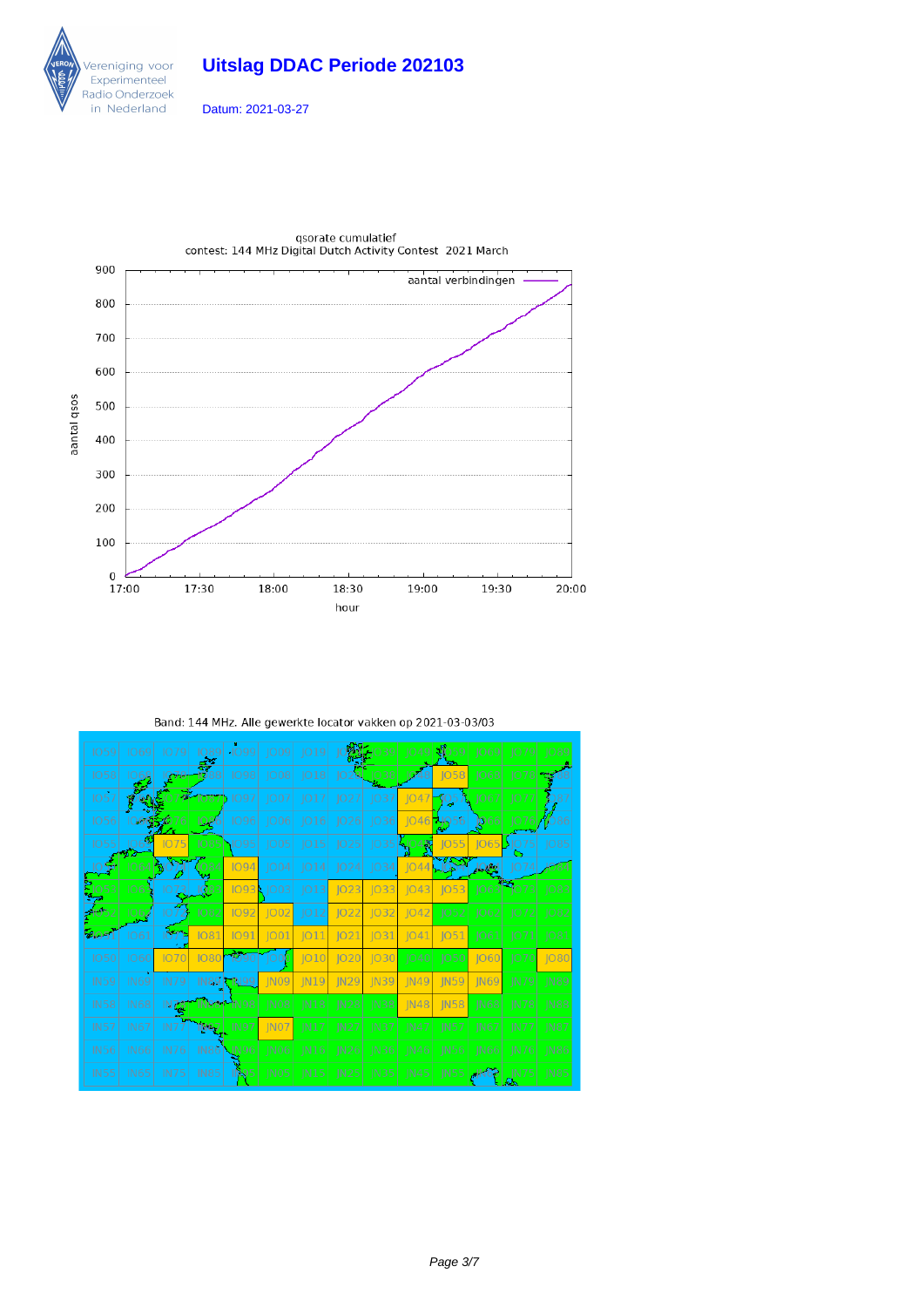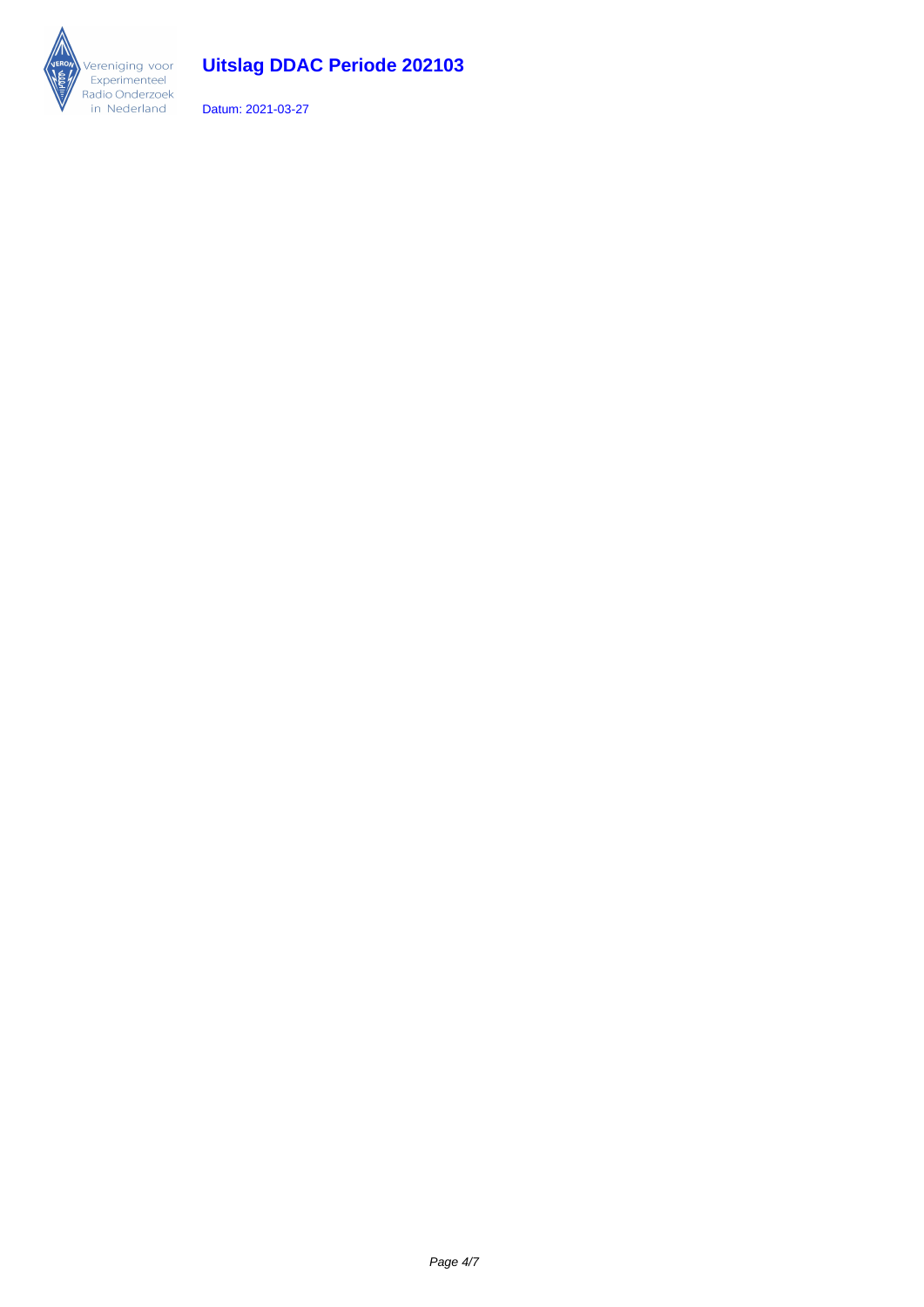

Datum: 2021-03-27

### **Contestgegevens**

| Gegeven                              | Waarde                                      |
|--------------------------------------|---------------------------------------------|
| Contestnaam                          | 432 MHz Digital Dutch Activity Contest      |
| Start en Eindtijd                    | 2021-03-10 17:00 UTC - 2021-03-10 20:00 UTC |
| Aantal ontvangen logs                | 12                                          |
| Aantal deelnemers                    | 12                                          |
| Datum controle run                   | 2021-03-27 13:44:50 UTC                     |
| Totaal aantal gemaakte verbindingen  | 273                                         |
| Perc Crosscheck dekking              | 26.53 %                                     |
| Perc verbindingen afgekeurd          | 1.02 %                                      |
| Totaal aantal gewerkte stations      | 70                                          |
| Totaal aantal gewerkte locators      | 19                                          |
| Aantal PA stations actief in contest | 45                                          |

### **432 MHz HP**

| Callsign | Locator       | QSOs | Locators | Totale score | Best DX                        | Locator     | km bij benadering |
|----------|---------------|------|----------|--------------|--------------------------------|-------------|-------------------|
| PE1ITR   | <b>JO21QK</b> | 27   | 14       | 378          | F <sub>1</sub> N <sub>ZC</sub> | <b>JN15</b> | 680               |
| l PE1IWT | JO32KF        | 22   | 12       | 264          | G3SED                          | <b>IO90</b> | 576               |

### **432 MHz LP**

| Callsign         | Locator | QSOs | Locators       | Totale score | Best DX          | Locator     | km bij benadering |
|------------------|---------|------|----------------|--------------|------------------|-------------|-------------------|
| PE1NYQ           | JO21AU  | 34   | 11             | 374          | OZ2OE            | JO45        | 524               |
| PA8KM            | JO32BS  | 26   | 10             | 260          | G0GJV            | IO91OK      | 495               |
| <b>PHOTV</b>     | JO32CG  | 22   | 11             | 242          | G8GXP            | <b>IO93</b> | 501               |
| PE1NFT           | JO21PP  | 29   | 8              | 232          | G0XDI            | <b>IO91</b> | 432               |
| PC <sub>9F</sub> | JO32BM  | 21   | 8              | 168          | G0GJV            | <b>IO91</b> | 498               |
| PA3JQD           | JO21BV  | 22   | $\overline{7}$ | 154          | G0XDI            | <b>IO91</b> | 353               |
| PA3CWS           | JO22RE  | 14   | 5              | 70           | G3YDY            | JO01        | 313               |
| <b>PA0RSM</b>    | JO22QE  | 20   | 3              | 60           | PC <sub>9F</sub> | JO32        | 120               |
| PA3CRX           | JO22NG  | 19   | 3              | 57           | <b>PHOTV</b>     | JO32        | 133               |
| PA3EKM           | JO33GE  | 7    | 4              | 28           | OZ2OE            | JO45        | 306               |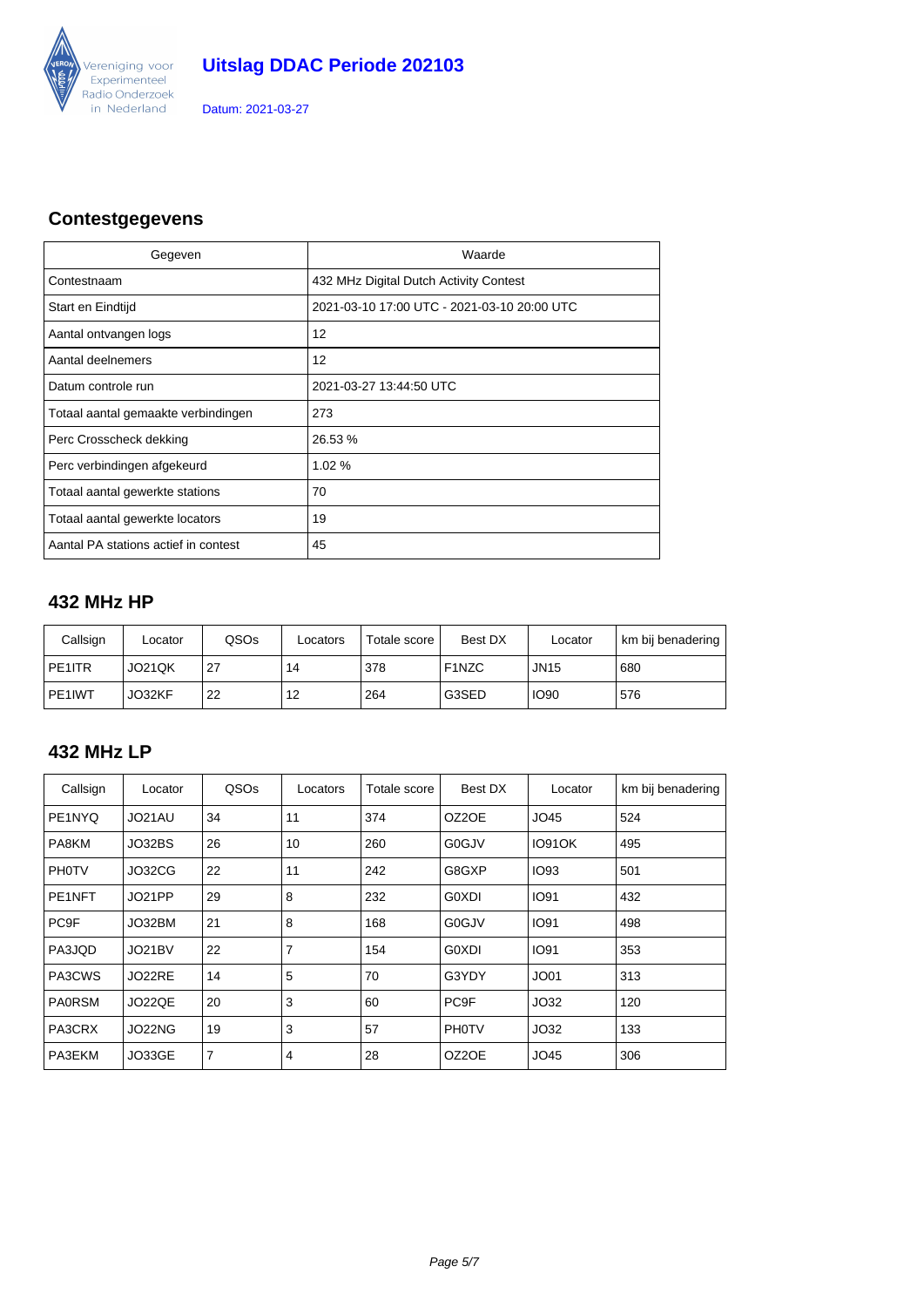



Datum: 2021-03-27



| 1059        | 1069        | 1079            | 1089               | $-1099$     | 1009             | 1019        | 图表          |                  | 1049                  |             | 1069         | 1079        |
|-------------|-------------|-----------------|--------------------|-------------|------------------|-------------|-------------|------------------|-----------------------|-------------|--------------|-------------|
| <b>IO58</b> |             | 1078            | <b>City</b>        | <b>1098</b> | JO08             | 018         | O           | 1038             |                       |             | ]068         | 1078        |
| 1057        |             |                 | IO 87              | 1097        | 1007             | 1017        | 1027        | IO.<br>3.        | 1047                  |             | 1067         | 1077        |
| <b>IO56</b> | ೧೯೯೯ರ       | 16              | 10 g (             | 1096        | JO06             | JO16        | IO26        | IO36             |                       | 56          | <b>D</b> 66  | 1076        |
| <b>IO55</b> |             | <b>DD</b>       | 1085               | 1095        | JO05             | JO15        | 025         | JO35             | 045                   | 065'        |              |             |
|             | 1064        |                 | ( $\overline{084}$ | 094         | 1004             | JO14        | 1024        | JO34             | 44 <sup>°</sup><br>70 | JO54        | <u>يوم ا</u> | 1074        |
| 2053        | IO6         |                 | <b>Q83</b>         | 1093R       | 1003             | 013         | IO23        | 033              | 84043                 | 1053        | 1063         | 1073        |
| 852         | 062         | IО              | 1082               | <b>IO92</b> | 1002             | 012         | 1022        | 032              | IO42                  | 1052        | 1062         | 1072        |
| 8051        | 1061        |                 |                    | 1091        | 1001             | 1018        | JO21        | 031              | 1041                  | 1051        | 1061         | 1071        |
| 1050        | 1060        |                 |                    | <b>IO90</b> |                  | 010         | 1020        | JO30             | 040                   | 1050        | 1060         | 1070        |
| <b>IN59</b> | <b>IN69</b> | <b>IN79</b>     | <b>IN89</b>        | <b>IN99</b> | CNO9             | <b>IN19</b> | IN29        | <b>IN39</b>      | <b>IN49</b>           | <b>IN59</b> | <b>IN69</b>  | <b>IN79</b> |
| <b>IN58</b> | <b>IN68</b> | IN 78           |                    | IN 98       | IN <sub>08</sub> | <b>IN18</b> | <b>IN28</b> | IN38             | IN48                  | <b>IN58</b> | <b>IN68</b>  | <b>IN78</b> |
| <b>IN57</b> | <b>IN67</b> | IN <sub>7</sub> | N87                | <b>IN97</b> | IN <sub>07</sub> | N17         | <b>IN27</b> | <b>IN37</b>      | <b>IN47</b>           | <b>IN57</b> | <b>IN67</b>  | <b>IN77</b> |
| <b>IN56</b> | <b>IN66</b> | <b>IN76</b>     | <b>IN86</b>        | JN 96       | IN <sub>06</sub> | <b>IN16</b> | <b>IN26</b> | IN <sub>36</sub> | <b>IN46</b>           | <b>IN56</b> | <b>IN66</b>  | <b>IN76</b> |
| <b>IN55</b> | <b>IN65</b> | <b>IN75</b>     | <b>IN85</b>        | NO 5        | IN <sub>05</sub> | IN15        | <b>IN25</b> | IN <sub>35</sub> | IN45                  | JN55        |              | IN75        |

Band: 432 MHz. Alle gewerkte locator vakken op 2021-03-10/10